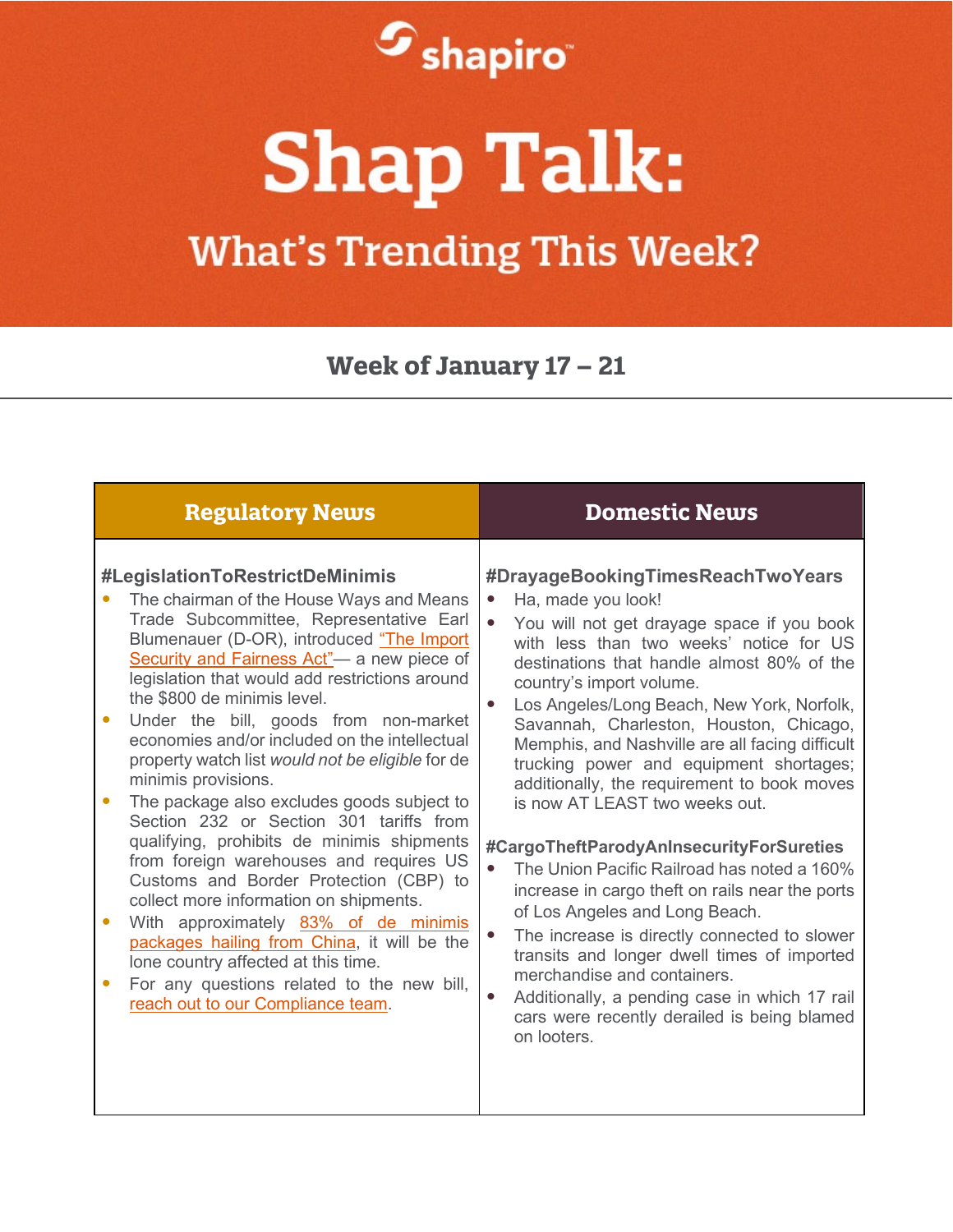| #CBPScammersBelongInTheSlammer |                                                                                                                                                                                                                                      | #ChassisComeHome! |                                                                                                                                                                                                                  |
|--------------------------------|--------------------------------------------------------------------------------------------------------------------------------------------------------------------------------------------------------------------------------------|-------------------|------------------------------------------------------------------------------------------------------------------------------------------------------------------------------------------------------------------|
|                                | The US has seen a marked spike in the<br>number of scammers posing as CBP officers<br>and Border Patrol agents of late; some of the                                                                                                  |                   | American shippers and dray carriers are<br>increasingly frustrated by the lack of available<br>chassis in key markets.                                                                                           |
|                                | more popular guises reported include-<br>"A box of drugs and money has been shipped<br>to your name and intercepted!"<br>"There is a warrant for your arrest!"<br>"In order to verify your account, we need you                      |                   | Both rail depots and ocean ports have felt the<br>impact, which has been tremendously<br>exacerbated by congestion and the related<br>slowing of overall transit times- seaside and<br>landside.                 |
|                                | to provide banking information or other<br>personal identifiable information, such as<br>date of birth or social security numbers."<br>Don't<br>another<br>$victim$ —<br>become<br>and<br>remember, it's always best to reach out to |                   | Chassis<br>shortages<br>delayed<br>and<br>redeployments are most acute<br>in Los<br>Angeles, New York, Philadelphia, Cleveland,<br>Columbus, Louisville, Nashville, St. Louis,<br>Atlanta, Chicago, and Memphis. |
|                                | CBP directly if you are concerned about a<br>shipment.                                                                                                                                                                               |                   | (Editor's note: We truly hope we will not have<br>to list the locations that are not struggling with<br>chassis shortages in order to shorten our next                                                           |
|                                | #Let'sPlayMonopoly!                                                                                                                                                                                                                  |                   | ShapTalk article!)                                                                                                                                                                                               |
|                                | The top 20 largest steamship lines controlled<br>just more than 50% of global shipping<br>capacity 25 years ago.                                                                                                                     |                   | #ThePartsAreGreaterThanTheWhole                                                                                                                                                                                  |
|                                | Today, the top 10 carriers control an<br>impressive and terrifying 85%; this number<br>has only grown each year over the past<br>decade.                                                                                             |                   | In 2021, over 1200 new drayage companies<br>were launched in the US; for an industry<br>desperate for capacity, this sounds like great<br>news.                                                                  |
|                                | As you readers know all too well, 90% of the<br>top 10 carriers operate in three alliances-<br>which has drawn the attention of regulators<br>from Brussels to New York to Beijing.                                                  |                   | Unfortunately, the vast majority of these<br>companies were formed by a driver or two<br>looking to take advantage of the increasingly<br>hot spot market.                                                       |
|                                | For anyone who was asleep last year, the<br>steamship industry made \$150B in 2021 and<br>surpassed their total profits for the previous 9<br>years in Q3 of 2021 alone.                                                             |                   | Interestingly, more than 90% of these new<br>formed<br>companies were<br>by<br>previous<br>employees<br>of<br>mid to<br>large<br>trucking<br>companies.                                                          |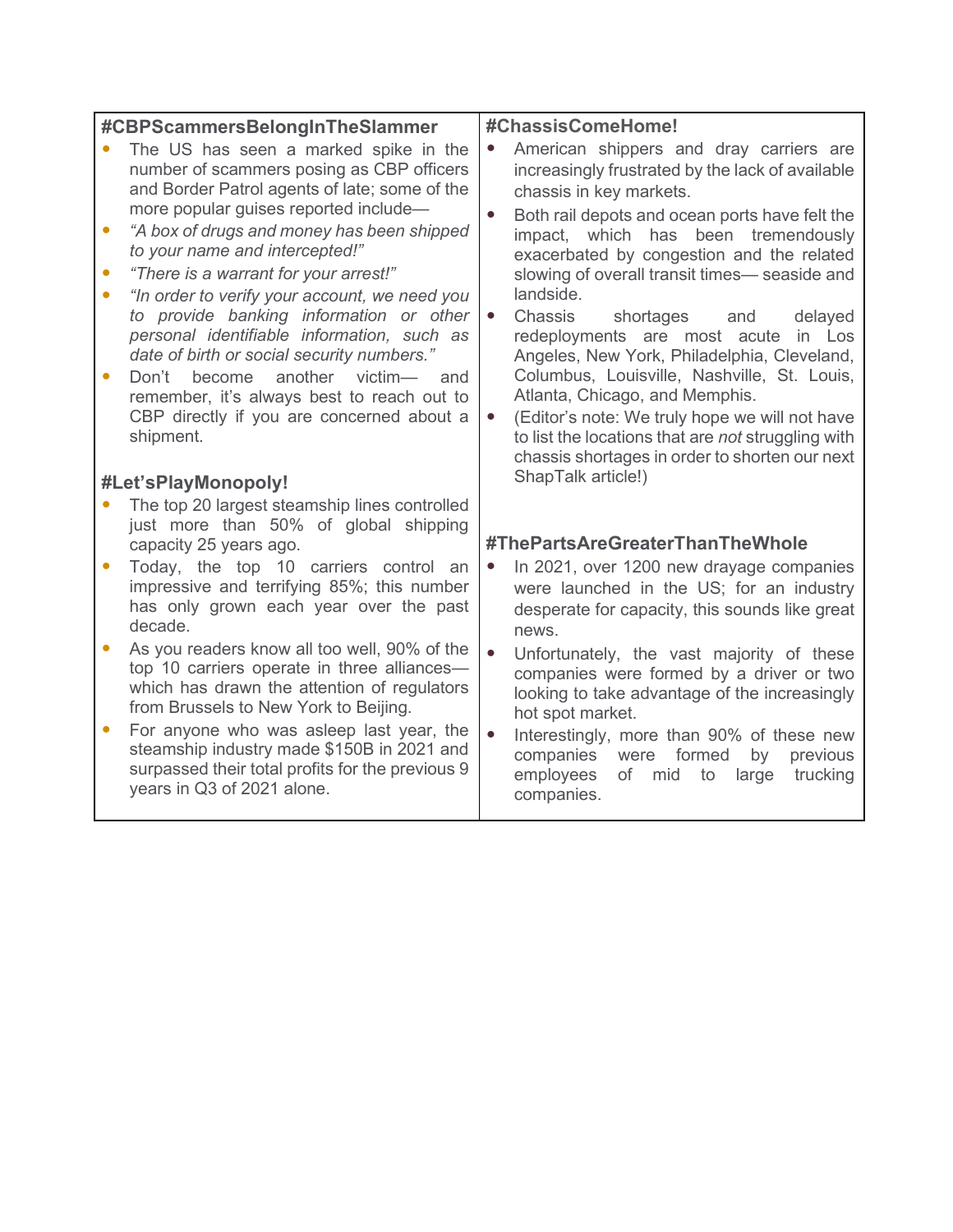| <b>Global News</b>                                                 | <b>International Freight News</b>                |
|--------------------------------------------------------------------|--------------------------------------------------|
| #SupplyChainSnarlsBorderingOnMadness #OceanShippersStillShanghaied | The Shanghai Containerized Freight Index         |
| One of the "quieter" aspects of today's supply                     | (SCFI) sits at \$11,833 per 40' for FAK moves    |
| chain dysfunction is the                                           | from Shanghai to New York; however, only         |
| closing                                                            | 40-50% of today's market is moving on FAK        |
| of                                                                 | rates, with a large percentage of the rest of    |
| international borders and sometimes even                           | the market shifting to premium and co-load       |
| borders within countries— for example, an                          | options.                                         |
| on-going jam between Vietnam and China                             | When factoring in all routing types, the         |
| has greatly slowed the flow of much-needed                         | $\bullet$                                        |
| raw materials to Vietnam.                                          | average 40' from Shanghai to New York costs      |
| 2022 has opened with the world's longest                           | 32% more than the Shanghai FAK average.          |
| land border being closed to unvaccinated                           | While \$17,500 is a full 21% lower than          |
| truck drivers. At 5,524 miles, the border                          | September's unbelievable peak, it is a much      |
| between the US and Canada allows for the                           | more accurate measure of current pricing.        |
| flow of \$650B in goods; this trade is also                        | The same dynamics are present to the US          |
| remarkably well-balanced between imports                           | $\bullet$                                        |
| and exports.                                                       | West Coast, though the spread between            |
| The vaccination mandates of both countries                         | SCFI and actual pricing averages is less         |
| will greatly diminish overall truck capacity,                      | severe.                                          |
| which has already led to a surge in pricing-                       | #OhGeezeHereComes5G                              |
| for example, fruit and vegetable trucking                          | Growing airline safety concerns over the         |
| exports from Arizona and California to                             | $\bullet$                                        |
| Canada are already up 25%.                                         | planned expansion of 5G C-band cellular          |
| It is estimated that only 55% of US truckers                       | service made headline news this week as it       |
| $\bullet$                                                          | neared its January 19 <sup>th</sup> launch date. |
| are currently vaccinated. Fortunately, 75% of                      | $\bullet$                                        |
| US-Canada trade is carried by Canadian                             | The aviation industry and Federal Air            |
| truckers (who have a much                                          | Administration (FAA) have serious concerns       |
| higher                                                             | service will                                     |
| vaccination rate); however, the overall                            | disrupt                                          |
| capacity impact is estimated to be above                           | the                                              |
| 15%.                                                               | cockpit                                          |
| US food exports to Canada topped \$21B last                        | that                                             |
| $\bullet$                                                          | instruments, especially when pilots rely on      |
| year, but truckers have expressed major                            | instruments to fly during bad weather.           |
| concerns about moving perishables in a                             | To avoid widespread flight cancellations, the    |
| market fraught with potential delays. In                           | White House was asked to mandate that 5G         |
| today's hot freight market, truckers can be                        | be turned off within a two-mile range of         |
| choosy about routes and commodities; the                           | airports; however, AT&T and Verizon, argued      |
| border policy only makes loads to and from                         | that the service has been working safely in      |
| Canada less desirable.                                             | Europe and offered to compromise by              |
| #JapanYouTheMan(AndWoman)!                                         | temporarily delaying the 5G launch in many       |
| Though China gets all the press as they close                      | of the nation's control towers.                  |
| in on the US as the world's largest economy,                       | To date, the uncertainty and confusion over      |
| Japan has also proven to be incredibly                             | 5G has led to the cancellation of at least 25    |
| resilient in the highly turbulent pandemic era.                    | flights from 6 different international airlines. |